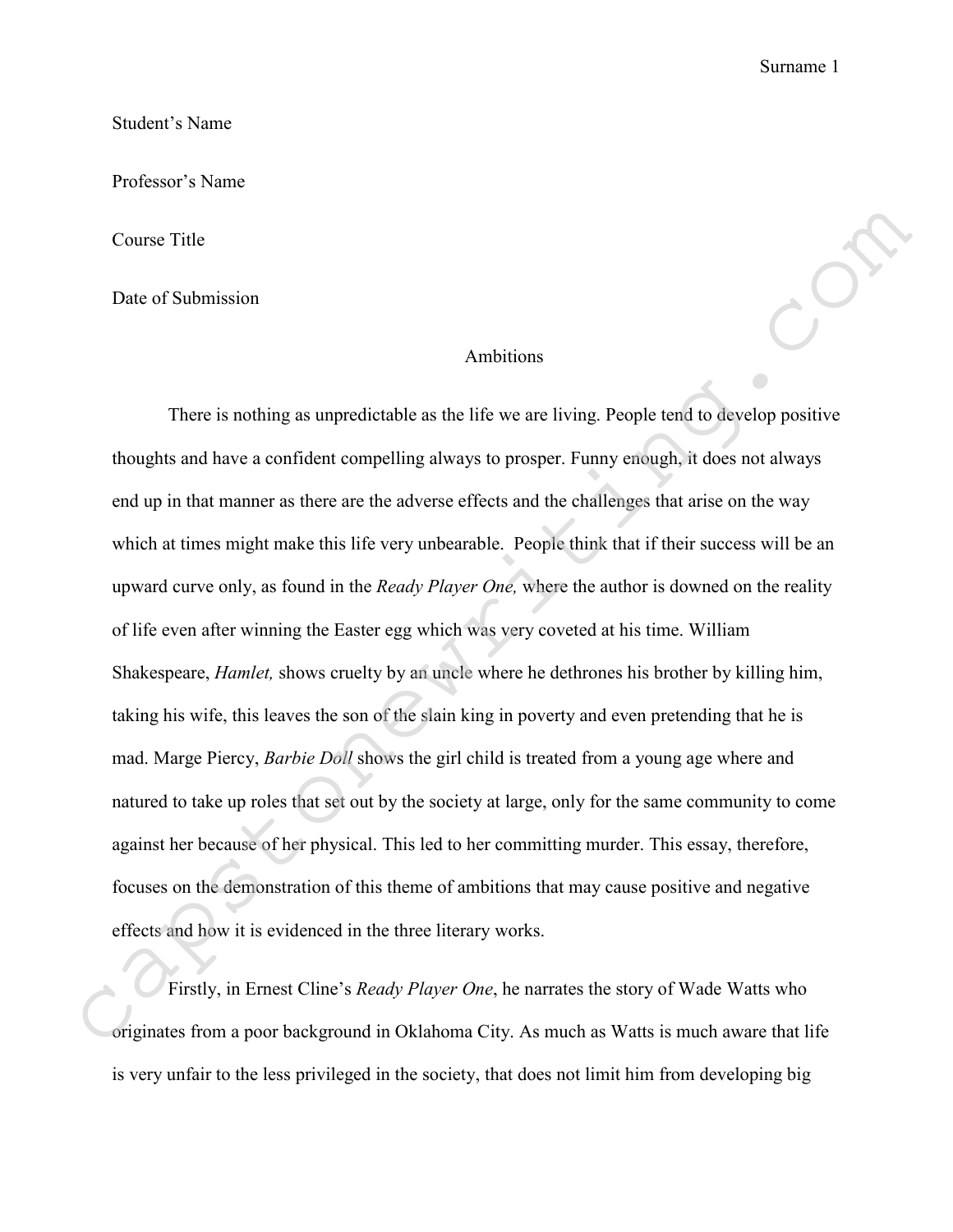Surname 2

ambitions in life. As demonstrated, he is ever positive minded and turns every opportunity and struggle into a success. Things get worse when the only close relative to Wade, Halliday, passes on. At this point, he almost gives up in life because this was the only person who was close enough to him and they could share life experiences. However, with the much ambitions and his urge to always be at the top, he finally got the prize and the opportunity to run the business that was in much contest. "However he is faced with challenges of how the society is so cruel, and almost everyone cares for them" (Ernest 20). Therefore the ambitions' negative effects can be seen clearly because even after winning the Easter egg, he is still faced with the challenge of going without food and losing his mother. A lot of symbolism is applied in the reference of the Easter egg as anybody who gets the opportunity of acquiring it comes out with a big fortune. The egg, therefore, symbolizes the success that is attached to winning the egg. Some characters like Art3mis A.K.A Samantha Evelyn cook and Aech A.K.A Hellen Harris are a representation of the 80s culture, and at the very glance, the audience expects them to be the true hope of diversity and modernization. However, that does not emerge to be the case at the very end thus the fulfillment of the fact that the ambitions can end up on the bad side with negative effects. on. At this point, he almost gives up in lits hecause this was the only person who was close<br>enough to him and they could share life experiences. However, with the much ambitions and his<br>urge to always be at the top, he f

Also, in William Shakespeare's *The Tragedy of Hamlet*, ambitions are very evident from the very start of the story. The story unfolds with the bringing of Prince Hamlet into the light. He is to inherit his father, but then his uncle is against this idea and plans the killing of the king. With the many events that happen in the plot, the story ends with the death of Prince Hamlet who is buried with much honor courtesy of prince Fortress. It is clear that Hamlet will take over the leadership of his father being the only son. However, his uncle, Claudius is not happy with the manner in which the events will unfold. He is hungry with power and hence proceeds to kill the king so that he can forcefully take the leadership considering Hamlet has not gotten of age to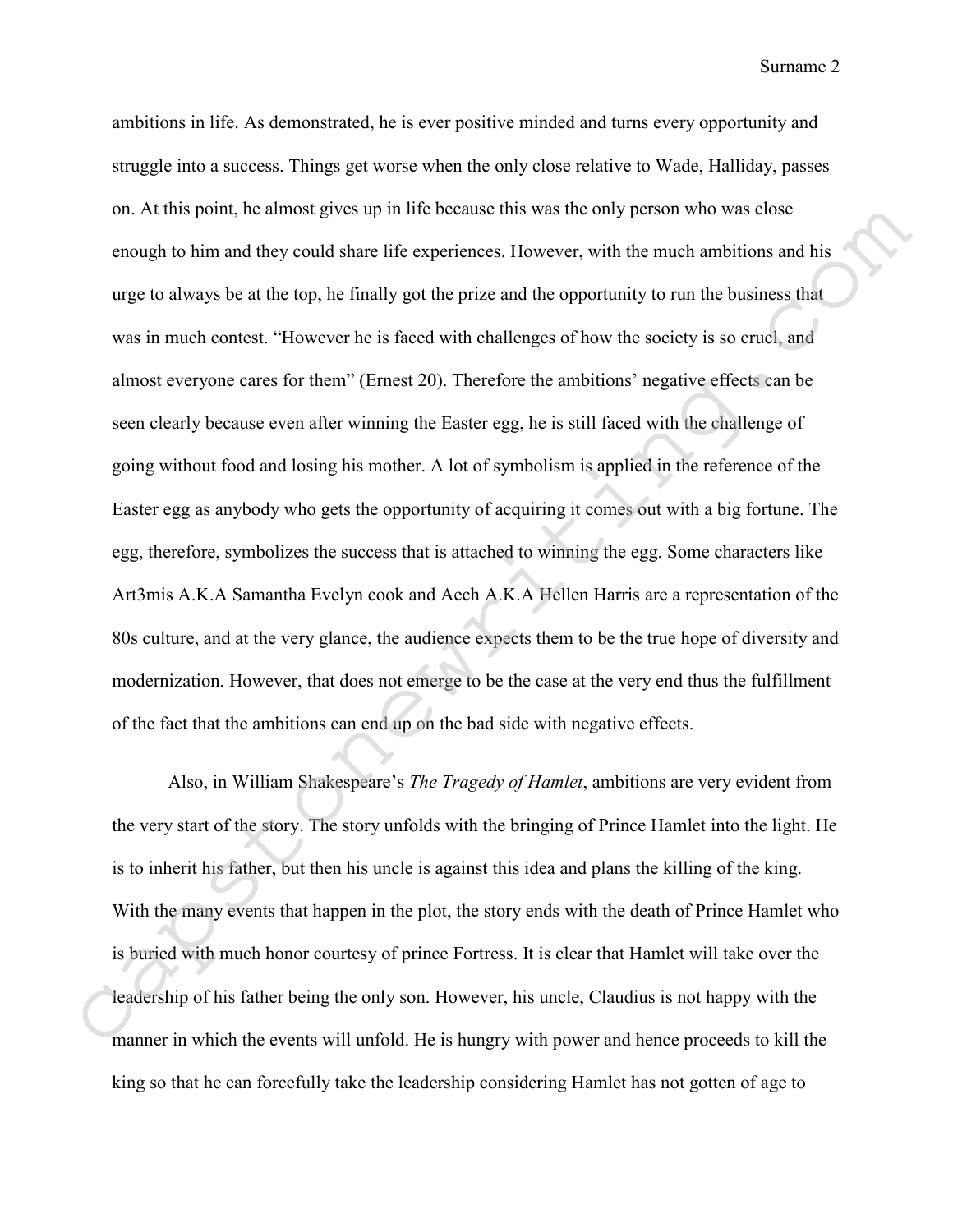Surname 3

inherit the leadership. His ambitions are very clear of taking over the kingship of Denmark. In fact, he marries Hamlet's mother after the death of the King. Symbolism is evident when Hamlet's mother accepts the marriage with his uncle as it is a representation of the backtracking and carefree society that the society is getting into. That was a clear indication that the ambitions of the ancestors of having a moral society had failed. The childhood ambitions of Hamlet inheriting the leadership of his father are shattered, and the rivalry between him and his uncle gets a notch higher when he kills one of the officers of the government Polonius. "Hamlet is pointing the ghost of his father to his mother. He kills one of the officers of the government Polonius making the rivalry between him and his uncle worse" (William 45).

Finally, in Marge Piercy's *Barbie Doll*, young girls at a tender age are introduced to dolls, this symbolises a child and hence her future roles as mothers, and they also have kitchen materials that tend to show off some of the duties they are expected of them in the future (Marge, First stanza). The plot of the story is simply based on a girl who is on her best behavior as expected of her. She follows her role models and is very diligent. However, as age goes by she is discriminated and this makes her cruel (Margie, Third stanza). "Her good nature wore out like a fan belt "finally, she commits murder, and "the undertakers apply cosmetics painted on a turnedup noise'' her making her the envy of those who had before looked down on her (Marge, Fourth stanza). The characters that the poet employs seem to be negative minded full of negative thoughts and they are happy at other people's failure. Marge, therefore, uses characterization as a key feature in ensuring that the theme of ambitions is fulfilled and in this case, they turn out to be negative effects of the ambitions. Therefore, the theme is illustrated vividly in the story. When the girl is at a tender age, she is appreciated and has high hopes for the future however the same society turns against her, making her commit suicide. Hantics's mother accepts the marriage with his unite as it is a representation of the baseline<br>capacities and detective the through a moral society is getting into. That was a clear indication that the ambitions<br>of the an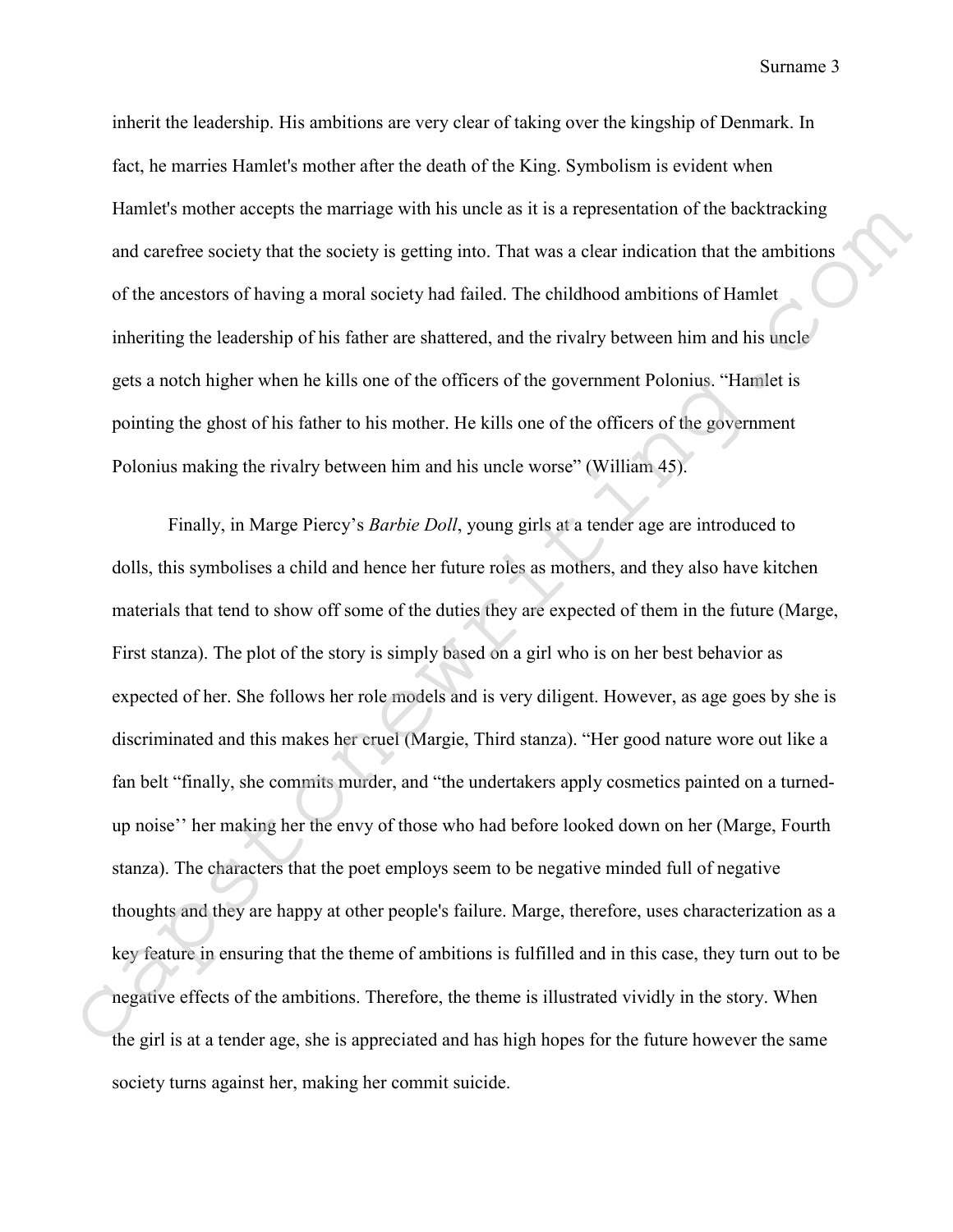In conclusion, it is apparent that ambitions in life are very necessary. However, life is so unpredictable that it might not turn out to be exactly how one expected it to be thus the theme of ambitions turning out to have both positive and negative effects is very evident and realistic. For instance, considering the three literary works, all the characters who were expected to have a anholions furning out to have born positive and negative effects is very evident and realistic. For<br>instance, considering the three literary works, all the characters who were expected to have a<br>brighter future turned out